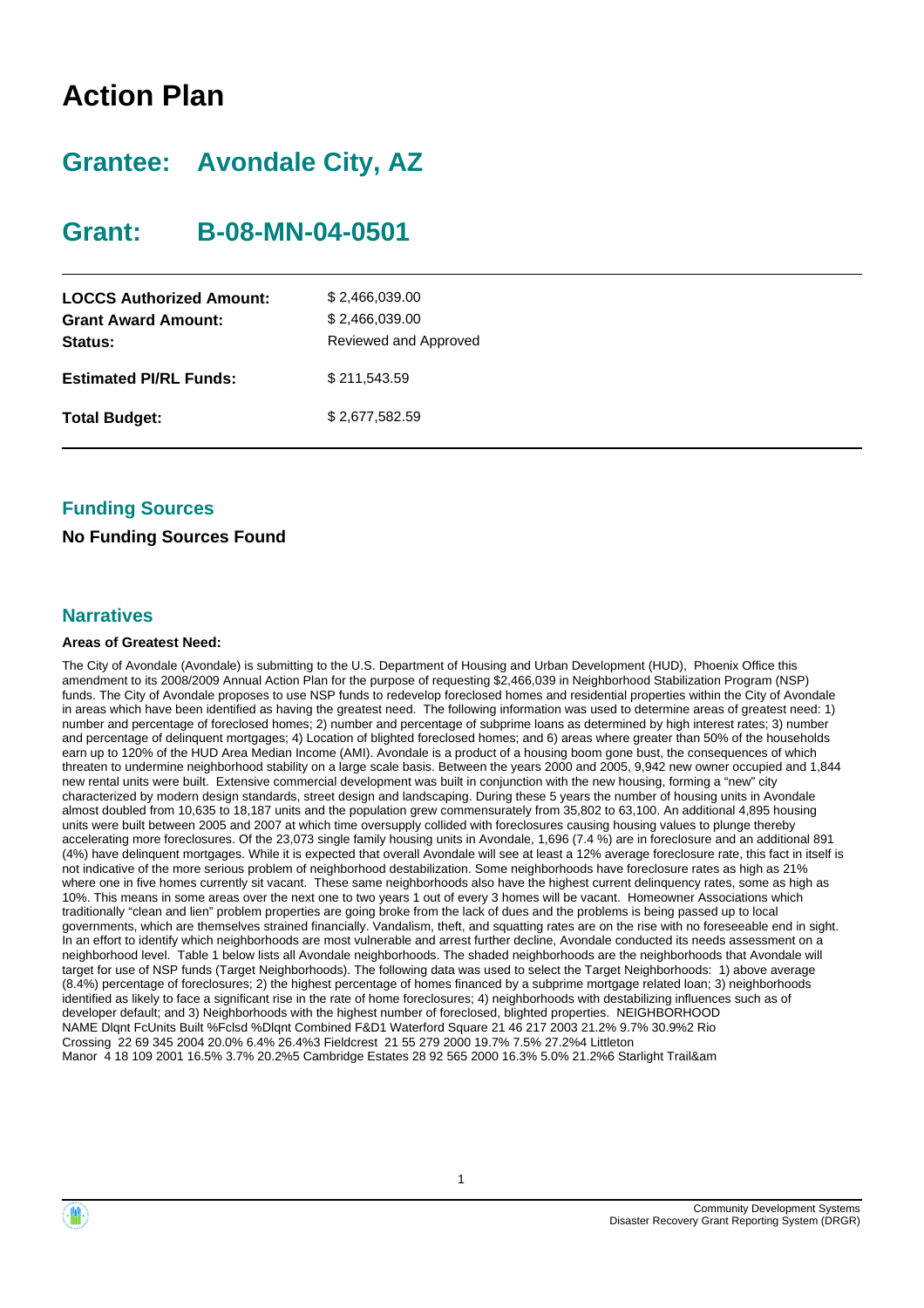#### **Distribution and and Uses of Funds:**

NSP Funds will be used to assist individuals and families earning no greater then 120% AMI with a minimum of 25% of the funds being used to assist individuals and families earning no greater then 50% AMI. All activities will meet the HUD Low and Moderate Income benefit objective as redefined by HUD for the NSP to 120% AMI. Avondale will distribute NSP funds to the geographic areas (See Target Areas map located at the end of this narrative) within its jurisdiction with the greatest need. Table 2 provides Avondale's proposed activities and allocation amounts. Table 2: Allocation of NSP FundsActivity

Units **AllocationAcquisition, Rehabilitation and Sale of Homes to 120% AMI**<br>homeowners **40** 51,230,000Acqui

homeowners 1.1 and 10 \$1,230,000Acquisition, Rehabilitation/Construction of Rental<br>Housing to 50% AMI renters 1.1 and 1.1 and 1.1 and 1.1 and 1.1 and 1.1 and 1.1 and 1.1 and 1.1 and 1.1 and 1.1 4 \$616,510Demolition of Foreclosed, Vacant and Blighted Residential Properties and Redevelop into Housing or Public Facilities 3 \$372,925Administration sp; &

#### **Definitions and Descriptions:**

(1) Definition of "blighted structure" in context of state or local law.

Response:

Blighted Structure: Residential structures which exhibit objectively determinable signs of deterioration and constitute a serious and growing menace, injurious and inimical to the public health, safety and welfare of the residents of the Avondale and the existence of this property contributes substantially and increasingly to the spread of disease and crime, necessitating excessive and disproportionate expenditures of public funds for the preservation of the public health and safety.

(2) Definition of "affordable rents." Note: Grantees may use the definition they have adopted for their CDBG program but should review their existing definition to ensure compliance with NSP program –specific requirements such as continued affordability. Response:

Affordable Rent: Rents that do not exceed 30% of gross household for families earning 50% AMI for Maricopa County as determined by HUD with adjustments for number of bedrooms in the unit as more particularly described in 24 CFR Part 92.252.b.1.

(3) Describe how the grantee will ensure continued affordability for NSP assisted housing.

Response:

For homeownership activities Avondale will ensure affordability through a 100% recapture of funds. Assistance will be provided to homeowners as a no-interest soft-second mortgage that is due on sale or refinancing. Recaptured funds will be used to assist subsequent qualified low-moderate income buyers. For rental activities Avondale will provide assistance to owners of rental properties as a no-interest soft-second mortgage which is due and payable if compliance with the affordability periods for the HOME program stipulated in 24 CFR Part 91.252 is not met as indicated below.

Table 3: Minimum Periods of Affordability for Rental Activities Assistance Amounts Minimum Period of Affordability in years Less than \$15,000 - 5 years \$15,000 to \$40,000 - 10 years More than \$40,000 - 15 years New Construction - 20 years

NSP assistance provided to rental properties will be recaptured on a prorated basis.

(4) Describe housing rehabilitation standards that will apply to NSP assisted activities. Response:

Avondale will use the Minimum Basis Housing Rehabilitation Standards of the Maricopa County HOME Consortium attached hereto as Exhibit A.

#### **Low Income Targeting:**

Identify the estimated amount of funds appropriated or otherwise made available under the NSP to be used to purchase and redevelop abandoned or foreclosed upon homes or residential properties for housing individuals or families whose incomes do not exceed 50 percent of area median income: \$\_\_616,510\_\_\_\_\_\_\_.

Note: At least 25% of funds must be used for housing individuals and families whose incomes do not exceed 50 percent of area median income. Response:

Avondale proposes to use \$616,510 (25%) of its NSP allocation to purchase blighted foreclosed residential properties for redevelopment into rental housing for households earning up to 50% AMI. This activity will produce approximately 4 rental housing units. Amendment #1 to Action Plan

With the elimination of rental activities, the City will meet its 25% setaside requirement to assist households at 50% AMI or less through the homeownership activities.

#### **Acquisition and Relocation:**

Indicate whether grantee intends to demolish or convert any low- and moderate-income dwelling units (i.e., ? 80% of area median income).

If so, include:

\* The number of low- and moderate-income dwelling units—i.e., ? 80% of area median income—reasonably expected to be demolished or converted as a direct result of NSP-assisted activities.

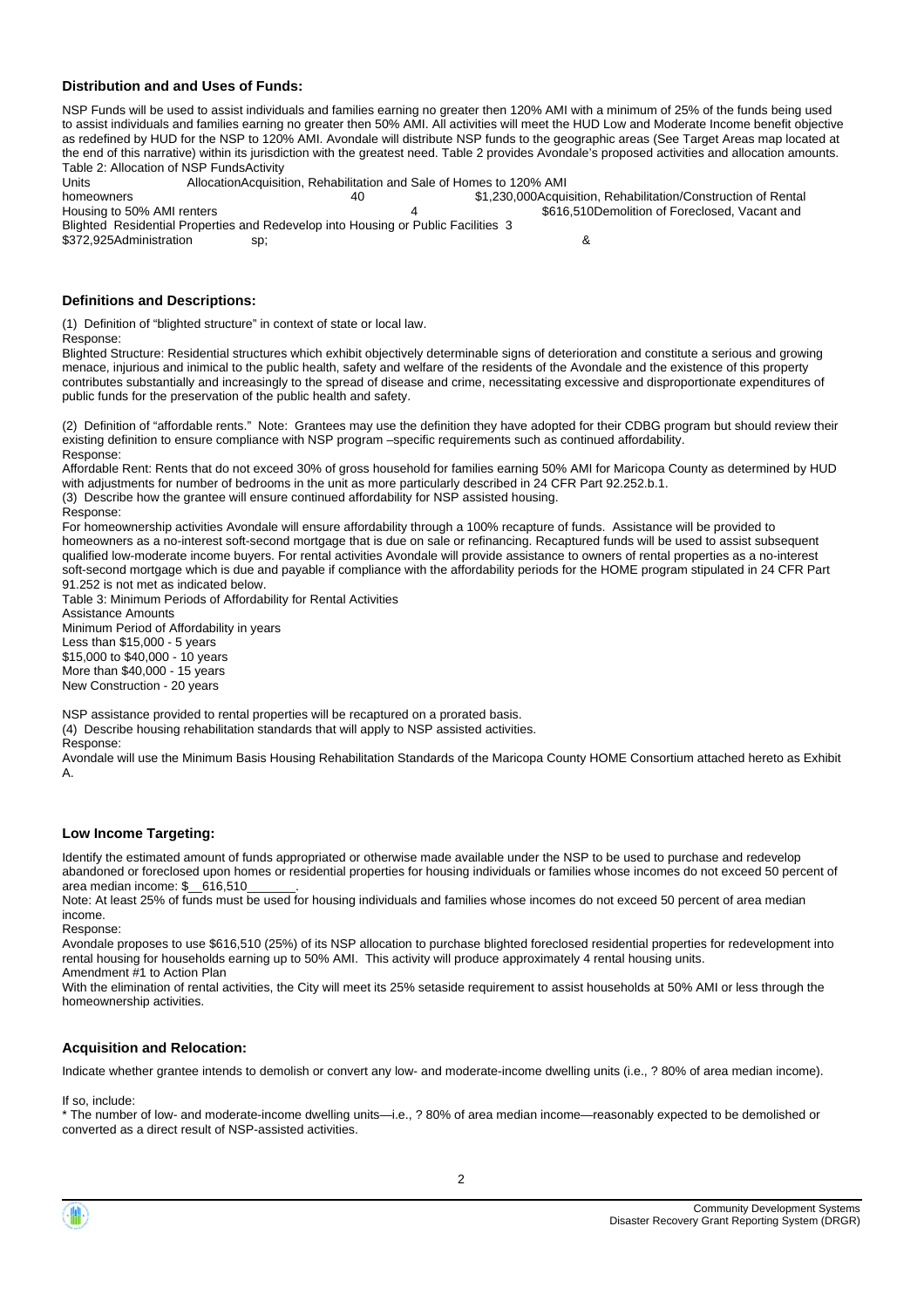\* The number of NSP affordable housing units made available to low- , moderate-, and middle-income households—i.e., ? 120% of area median income—reasonably expected to be produced by activity and income level as provided for in DRGR, by each NSP activity providing such housing (including a proposed time schedule for commencement and completion).

\* The number of dwelling units reasonably expected to be made available for households whose income does not exceed 50 percent of area median income.

#### Response:

Avondale proposes to use \$372,925 of its NSP allocation to demolish blighted homes. Avondale will demolish approximately 3 blighted properties and reuse the land for a CDBG eligible use. Property reused as a result of acquisition is expected to benefit 8 low-income (50%) AMI households or provide an area benefit for low-income areas where at least 51% of its residents earn up to 80% AMI.

#### **Public Comment:**

Provide a summary of public comments received to the proposed NSP Substantial Amendment. Response:

The City of Avondale published a draft of this Amendment to 2008/2009 Annual Action Plan on its website

athttp://www.avondale.org/index.asp?NID=1112on October 22, 2008 for a 15 day comment period which ended on November 7, 2008. In addition, there were three meetings open to the public which afforded additional opportunity for public comment held on October 16, 22 and 29, 2008. The following comments have been received to date:

Public Comment: None received.

Amendment #1 to Action Plan

The City of Avondale published a draft of this Amendment #1 on its website athttp://www.avondale.org/index.asp?NID=1112on September 20, 2009 for a 30-day comment period which ended on October 20, 2009. In addition, there were two meetings open to the public which afforded additional opportunity for public comment held on October 14 and 19, 2008. The following comments have been received to date: Public Comment: None received.

## **Project Summary**

| Project# | <b>Project Title</b>      | <b>Grantee Activity #</b>     | <b>Activity Title</b>                               |
|----------|---------------------------|-------------------------------|-----------------------------------------------------|
|          | Homebuyer Assistance      |                               | Homeownership Assistance                            |
| 2        | Administration            |                               | Administration                                      |
| 4        | Clearance and Demolition  | 4                             | Demolition of Foreclosed and Blighted<br>Properties |
| 5        | 50% AMI Homeownership     | 5                             | 50% AMI Homeownership                               |
| 6        | Redevelopment             | 6                             | Redevelopment                                       |
| 9999     | <b>Restricted Balance</b> | No activities in this project |                                                     |

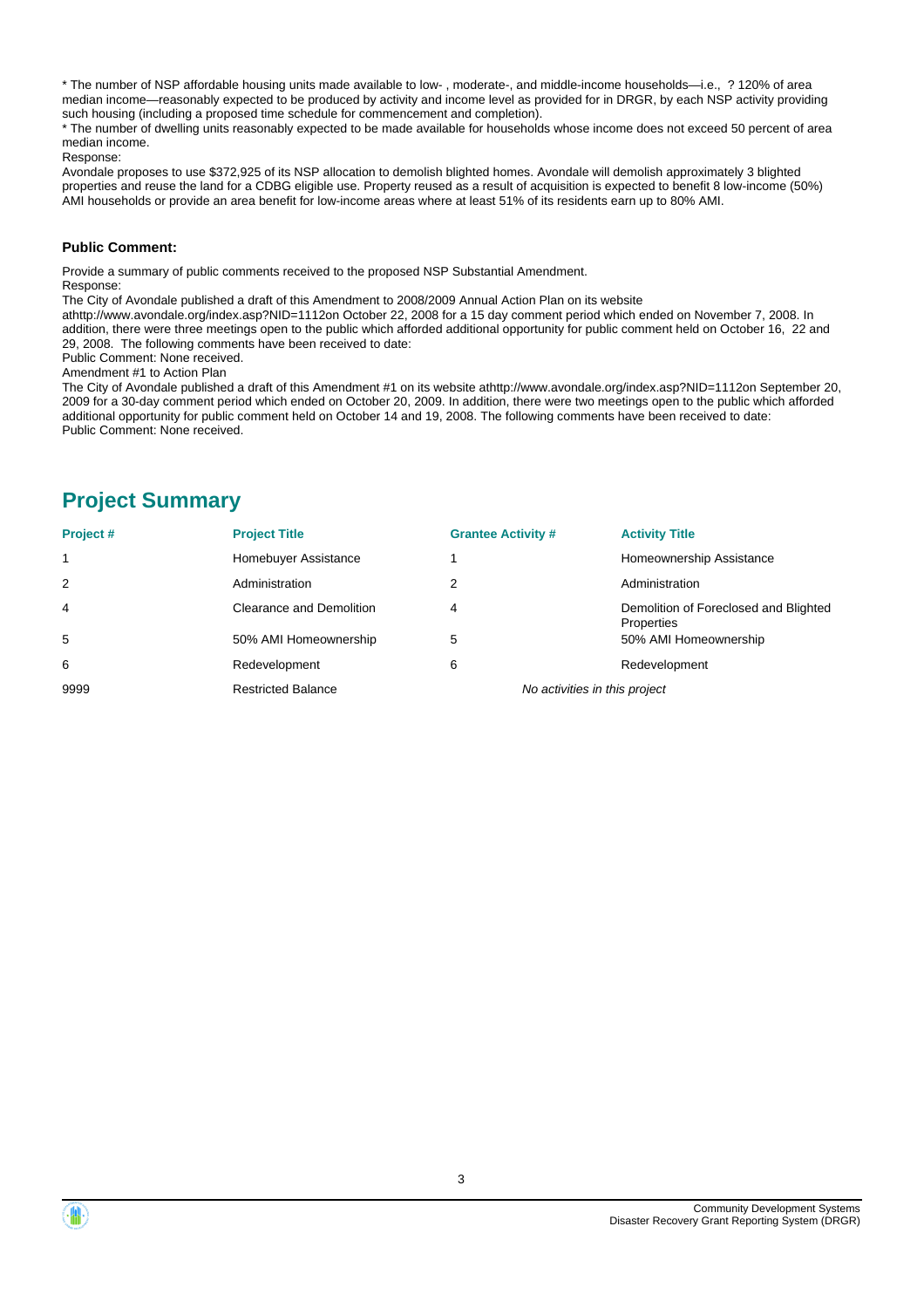# **Activities**

# **Project # / Title: 1 / Homebuyer Assistance**

| <b>Grantee Activity Number:</b><br>1<br><b>Activity Title:</b><br><b>Homeownership Assistance</b>                                                          |                                         |                                                                                                                             |                        |                                  |
|------------------------------------------------------------------------------------------------------------------------------------------------------------|-----------------------------------------|-----------------------------------------------------------------------------------------------------------------------------|------------------------|----------------------------------|
| <b>Activity Type:</b><br>Homeownership Assistance to low- and moderate-income<br><b>Project Number:</b><br>1<br><b>Projected Start Date:</b>               |                                         | <b>Activity Status:</b><br>Completed<br><b>Project Title:</b><br>Homebuyer Assistance<br><b>Projected End Date:</b>         |                        |                                  |
| 03/19/2009<br><b>Project Draw Block by HUD:</b><br>Not Blocked                                                                                             |                                         | 08/15/2015<br>Project Draw Block Date by HUD:                                                                               |                        |                                  |
| <b>Activity Draw Block by HUD:</b><br>Not Blocked                                                                                                          | <b>Activity Draw Block Date by HUD:</b> |                                                                                                                             |                        |                                  |
| <b>Block Drawdown By Grantee:</b><br>Not Blocked<br><b>National Objective:</b><br>LMMI: Low, Moderate and Middle Income National Objective for<br>NSP Only |                                         | <b>Total Budget:</b><br><b>Most Impacted and</b><br><b>Distressed Budget:</b><br><b>Other Funds:</b><br><b>Total Funds:</b> | \$0.00<br>\$0.00       | \$1,471,648.15<br>\$1,471,648.15 |
| <b>Benefit Report Type:</b><br>Direct (Households)                                                                                                         |                                         |                                                                                                                             |                        |                                  |
| <b>Proposed Beneficiaries</b><br># Owner Households<br># of Households                                                                                     | <b>Total</b><br>42<br>42                | Low<br>6<br>6                                                                                                               | <b>Mod</b><br>30<br>30 | Low/Mod%<br>85.71<br>85.71       |
| <b>Proposed Accomplishments</b><br># of Housing Units                                                                                                      |                                         | <b>Total</b><br>42                                                                                                          |                        |                                  |
| Activity is being carried out by Grantee:<br>No                                                                                                            |                                         | Activity is being carried out through:                                                                                      |                        |                                  |
| <b>Organization carrying out Activity:</b><br><b>Housing Our Communities</b>                                                                               |                                         |                                                                                                                             |                        |                                  |
| Proposed budgets for organizations carrying out Activity:                                                                                                  |                                         |                                                                                                                             |                        |                                  |

### **Responsible Organization COVID-10 COVID-10 Organization Type Proposed Budget**

City of Avondale2 Local Government \$ 541,321.42

4

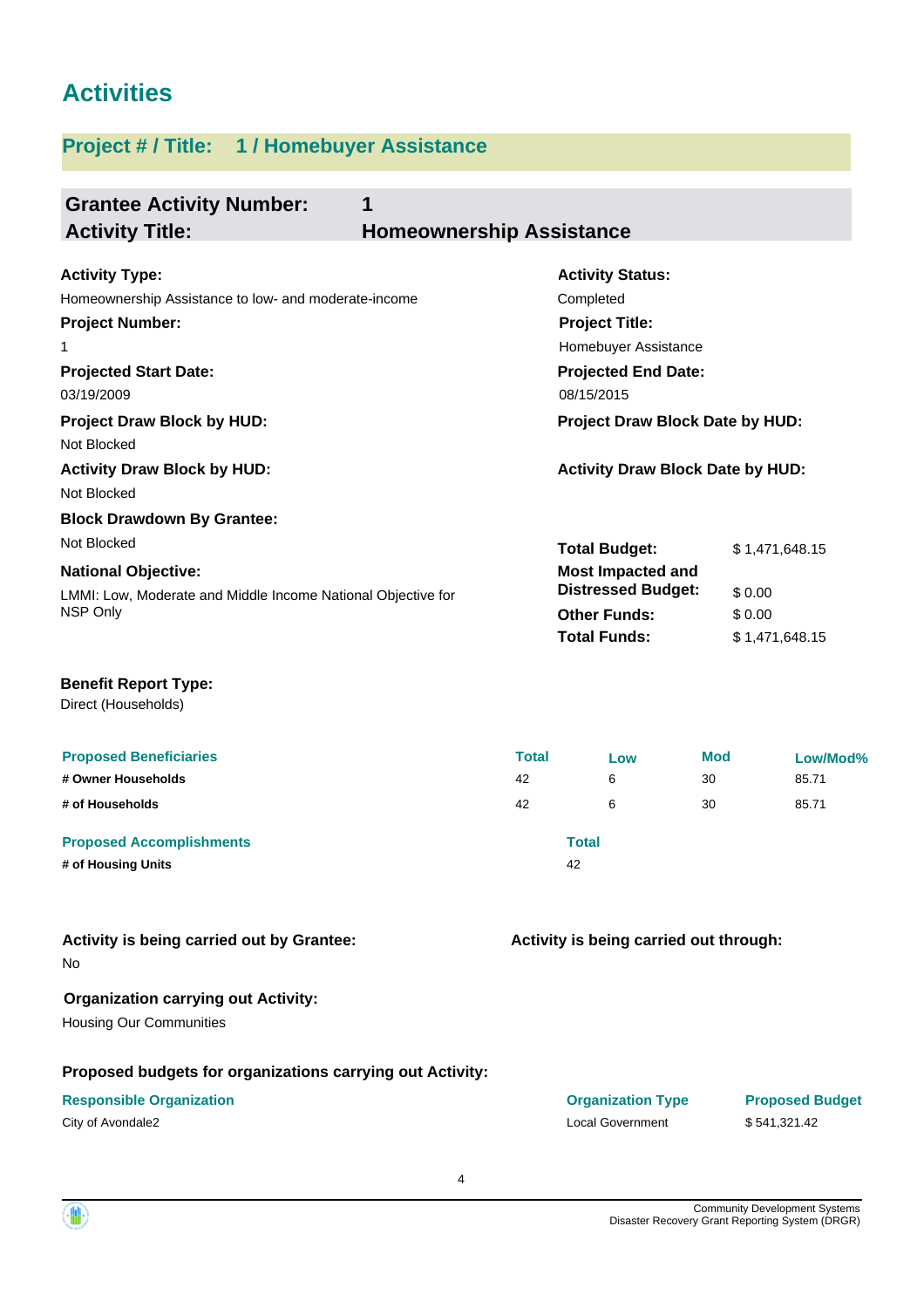### **Location Description:**

Target Neighborhoods Pursuant to NSP Action Plan.

### **Activity Description:**

Provide homebuyer education, down payment and closing cost assistance to low-mod-middle income persons towards the purchase of foreclosed homes. Provide rehabilitation of purchased home as necessary to meet Housing Quality Standards and to improve the energy efficiency of the home. Eligibile properties must be located within the City of Avondale's identified targeted neighborhoods. For detailed infomation please visit the City's website at http://www.avondale.org/index.aspx?NID=1112

**Environmental Assessment:** COMPLETED

**Environmental Reviews:** None

## **Project # / Title: 2 / Administration**

| <b>Grantee Activity Number:</b><br><b>Activity Title:</b>     | $\mathbf{2}$<br><b>Administration</b> |                                         |              |
|---------------------------------------------------------------|---------------------------------------|-----------------------------------------|--------------|
|                                                               |                                       |                                         |              |
| <b>Activity Type:</b>                                         |                                       | <b>Activity Status:</b>                 |              |
| Administration                                                |                                       | Completed                               |              |
| <b>Project Number:</b>                                        |                                       | <b>Project Title:</b>                   |              |
| 2                                                             |                                       | Administration                          |              |
| <b>Projected Start Date:</b>                                  |                                       | <b>Projected End Date:</b>              |              |
| 03/19/2009                                                    |                                       | 08/15/2015                              |              |
| <b>Project Draw Block by HUD:</b>                             |                                       | Project Draw Block Date by HUD:         |              |
| Not Blocked                                                   |                                       |                                         |              |
| <b>Activity Draw Block by HUD:</b>                            |                                       | <b>Activity Draw Block Date by HUD:</b> |              |
| Not Blocked                                                   |                                       |                                         |              |
| <b>Block Drawdown By Grantee:</b>                             |                                       |                                         |              |
| Not Blocked                                                   |                                       | <b>Total Budget:</b>                    | \$123,391.14 |
| <b>National Objective:</b>                                    |                                       | <b>Most Impacted and</b>                |              |
| Not Applicable - (for Planning/Administration or Unprogrammed |                                       | <b>Distressed Budget:</b>               | \$0.00       |
| Funds only)                                                   |                                       | <b>Other Funds:</b>                     | \$0.00       |
|                                                               |                                       | <b>Total Funds:</b>                     | \$123,391.14 |

5

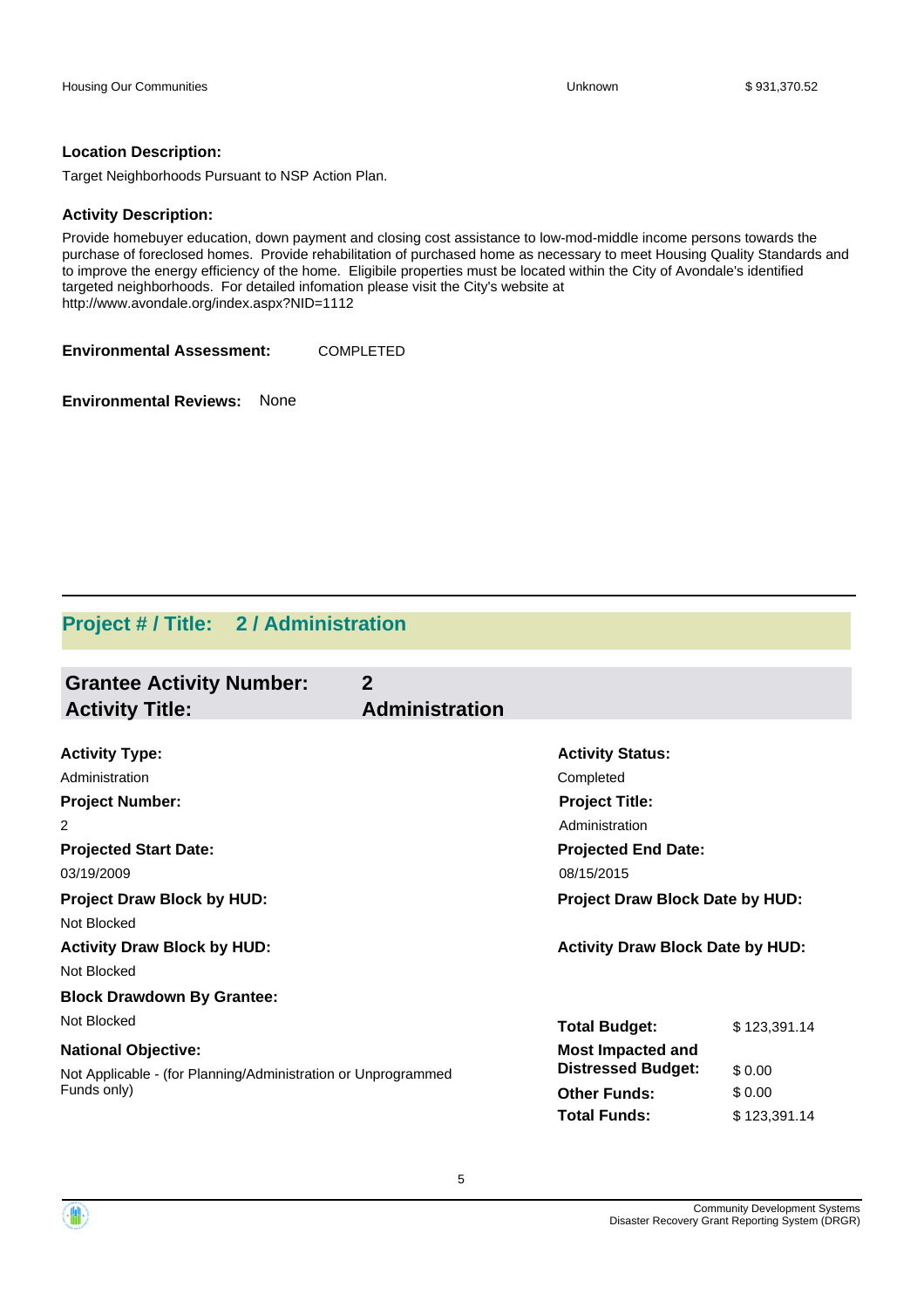### NA **Benefit Report Type:**

| Activity is being carried out by Grantee:<br>No           | Activity is being carried out through: |                        |
|-----------------------------------------------------------|----------------------------------------|------------------------|
| <b>Organization carrying out Activity:</b>                |                                        |                        |
| City of Avondale                                          |                                        |                        |
| Proposed budgets for organizations carrying out Activity: |                                        |                        |
| <b>Responsible Organization</b>                           | <b>Organization Type</b>               | <b>Proposed Budget</b> |
| City of Avondale                                          | <b>Local Government</b>                | \$123,391.14           |
| <b>Location Description:</b>                              |                                        |                        |
| The City of Avondale                                      |                                        |                        |
| <b>Activity Description:</b>                              |                                        |                        |
| General Program Administration                            |                                        |                        |
| <b>Environmental Assessment:</b>                          |                                        |                        |
| <b>Environmental Reviews:</b><br>None                     |                                        |                        |

# **Project # / Title: 4 / Clearance and Demolition**

| <b>Grantee Activity Number:</b><br><b>Activity Title:</b> | 4<br><b>Demolition of Foreclosed and Blighted Properties</b> |
|-----------------------------------------------------------|--------------------------------------------------------------|
|                                                           |                                                              |
| <b>Activity Type:</b>                                     | <b>Activity Status:</b>                                      |
| Clearance and Demolition                                  | Completed                                                    |
| <b>Project Number:</b>                                    | <b>Project Title:</b>                                        |
| 4                                                         | Clearance and Demolition                                     |
| <b>Projected Start Date:</b>                              | <b>Projected End Date:</b>                                   |
| 03/19/2009                                                | 08/15/2015                                                   |
|                                                           |                                                              |

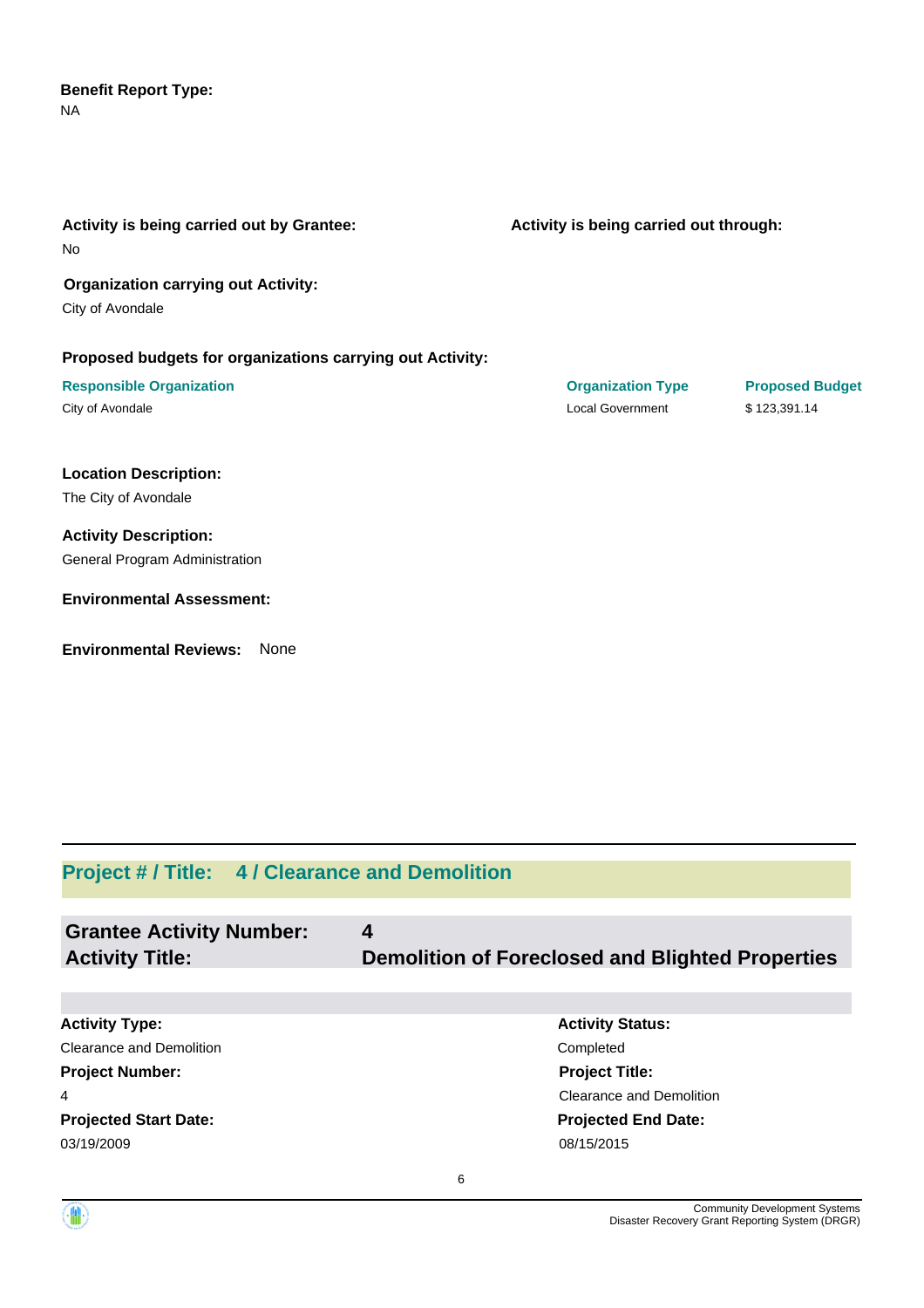| <b>Project Draw Block by HUD:</b>                                          | Project Draw Block Date by HUD:         |                                                       |            |                                        |
|----------------------------------------------------------------------------|-----------------------------------------|-------------------------------------------------------|------------|----------------------------------------|
| Not Blocked<br><b>Activity Draw Block by HUD:</b><br>Not Blocked           | <b>Activity Draw Block Date by HUD:</b> |                                                       |            |                                        |
| <b>Block Drawdown By Grantee:</b>                                          |                                         |                                                       |            |                                        |
| Not Blocked                                                                |                                         | <b>Total Budget:</b>                                  |            | \$301,983.42                           |
| <b>National Objective:</b>                                                 |                                         | <b>Most Impacted and</b><br><b>Distressed Budget:</b> |            |                                        |
| LMMI: Low, Moderate and Middle Income National Objective for<br>NSP Only   |                                         | <b>Other Funds:</b>                                   |            | \$0.00<br>\$0.00                       |
|                                                                            |                                         | <b>Total Funds:</b>                                   |            | \$301,983.42                           |
| <b>Benefit Report Type:</b><br>Area Benefit (Census)                       |                                         |                                                       |            |                                        |
| <b>Proposed Beneficiaries</b>                                              | <b>Total</b>                            | Low                                                   | <b>Mod</b> | Low/Mod%                               |
| # of Persons                                                               | 11867                                   | 5087                                                  | 3234       | 70.12                                  |
| <b>Proposed Accomplishments</b>                                            |                                         | <b>Total</b>                                          |            |                                        |
| # of Properties                                                            |                                         | 3                                                     |            |                                        |
| <b>LMI%:</b>                                                               |                                         |                                                       |            | 70.12                                  |
| Activity is being carried out by Grantee:<br>No                            |                                         | Activity is being carried out through:                |            |                                        |
| <b>Organization carrying out Activity:</b><br>City of Avondale             |                                         |                                                       |            |                                        |
| Proposed budgets for organizations carrying out Activity:                  |                                         |                                                       |            |                                        |
| <b>Responsible Organization</b><br>City of Avondale                        |                                         | <b>Organization Type</b><br><b>Local Government</b>   |            | <b>Proposed Budget</b><br>\$301,983.42 |
| <b>Location Description:</b><br>Target Neighborhoods Pursuant to NSP Plan. |                                         |                                                       |            |                                        |
| <b>Activity Description:</b>                                               |                                         |                                                       |            |                                        |
| Acquire blighted foreclosed properties for demolition.                     |                                         |                                                       |            |                                        |
| <b>Environmental Assessment:</b><br><b>COMPLETED</b>                       |                                         |                                                       |            |                                        |
| <b>Environmental Reviews:</b><br>None                                      |                                         |                                                       |            |                                        |

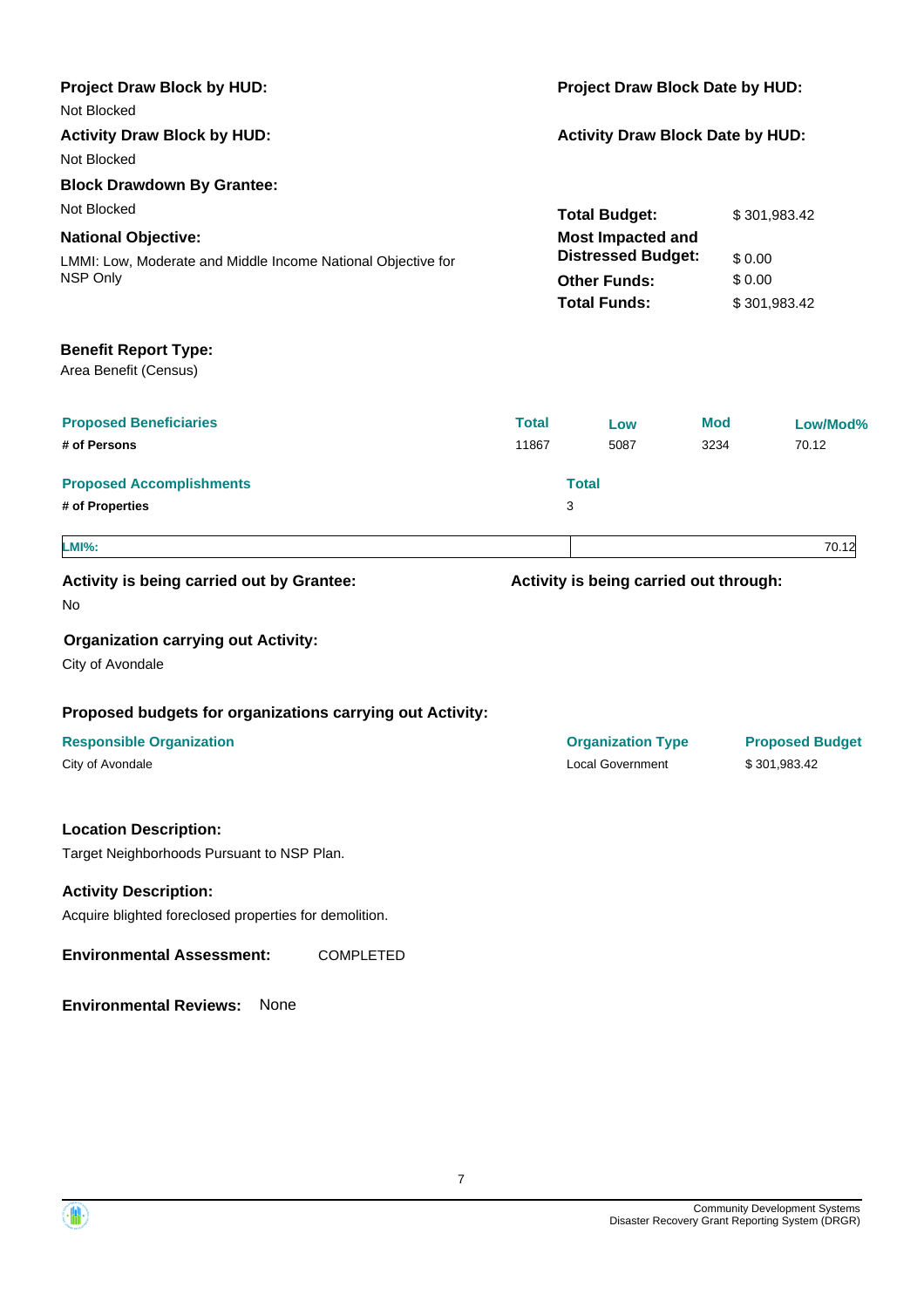# **Project # / Title: 5 / 50% AMI Homeownership**

| <b>Grantee Activity Number:</b>                               | 5                     |                                         |              |
|---------------------------------------------------------------|-----------------------|-----------------------------------------|--------------|
| <b>Activity Title:</b>                                        | 50% AMI Homeownership |                                         |              |
| <b>Activity Type:</b>                                         |                       | <b>Activity Status:</b>                 |              |
| Homeownership Assistance to low- and moderate-income          |                       | Completed                               |              |
| <b>Project Number:</b>                                        |                       | <b>Project Title:</b>                   |              |
| 5                                                             |                       | 50% AMI Homeownership                   |              |
| <b>Projected Start Date:</b>                                  |                       | <b>Projected End Date:</b>              |              |
| 09/23/2009                                                    |                       | 08/15/2015                              |              |
| <b>Project Draw Block by HUD:</b>                             |                       | <b>Project Draw Block Date by HUD:</b>  |              |
| Not Blocked                                                   |                       |                                         |              |
| <b>Activity Draw Block by HUD:</b>                            |                       | <b>Activity Draw Block Date by HUD:</b> |              |
| Not Blocked                                                   |                       |                                         |              |
| <b>Block Drawdown By Grantee:</b>                             |                       |                                         |              |
| Not Blocked                                                   |                       | <b>Total Budget:</b>                    | \$668,660.83 |
| <b>National Objective:</b>                                    |                       | <b>Most Impacted and</b>                |              |
| LH25: Funds targeted for housing for households whose incomes |                       | <b>Distressed Budget:</b>               | \$0.00       |
| are at or under 50% Area Median Income.                       |                       | <b>Other Funds:</b>                     | \$0.00       |
|                                                               |                       | <b>Total Funds:</b>                     | \$668,660.83 |
|                                                               |                       |                                         |              |

### **Benefit Report Type:**

Direct (Households)

| <b>Proposed Beneficiaries</b>   | <b>Total</b> | Low   | <b>Mod</b> | Low/Mod% |
|---------------------------------|--------------|-------|------------|----------|
| # Owner Households              | 6            | 6     |            | 100.00   |
| # of Households                 | 6            | 6     |            | 100.00   |
| <b>Proposed Accomplishments</b> |              | Total |            |          |
| # of Housing Units              |              | 6     |            |          |

### No **Activity is being carried out by Grantee:**

## **Organization carrying out Activity:**

Housing Our Communities

### **Proposed budgets for organizations carrying out Activity:**

**Responsible Organization CONSERVIRGHT CONSERVIRGHT CONSERVIRGHT CONSERVIRGHT CONSERVIRGHT CONSERVIRGHT CONSERVIRGHT CONSERVIRGHT CONSERVIRGHT CONSERVIRGHT CONSERVIRGHT CONSERVIRGHT CONSERVIRGHT CONSERVIRGHT CONSERVIRGHT** 

**Activity is being carried out through:**

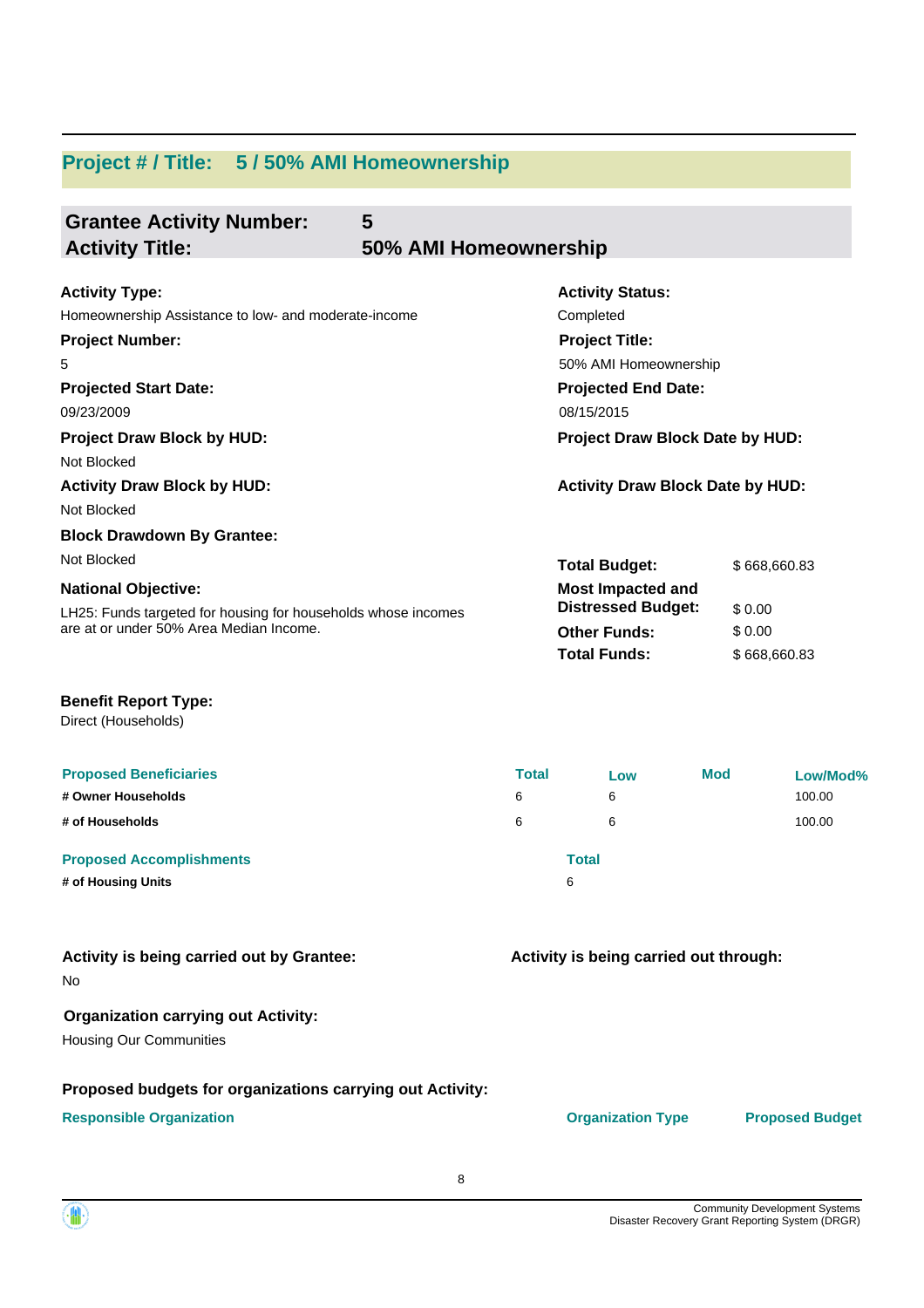### **Location Description:**

Target Neighborhoods within the City of Avondale

### **Activity Description:**

As provided for under NSP eligible use B, both direct homeownership assistance and acquisition, rehabilitation and disposition activities were performed as part of the required 25% set-aside for households at or below 50% of area median income (AMI). 6 households were provided homeownership education, counseling, down payment and closing cost assistance. Rehabilitation of homes purchased was completed as necessary to meet housing quality standards and to improve the energy efficiency of the homes. Eligible properties must be located within one of the City's designated target neighborhoods. A map of the targeted neighborhoods or more detailed information may be found by visiting the city's website at http://www.avondale.org/index.aspx?NID=1112

Of the 6 homes purchased through this activity, one home was acquired, rehabilitated and subsequently sold to a below 50% AMI household. The acquistion and rehabilitation costs of this home were approximately \$145,675.

### **Environmental Assessment:**

**Environmental Reviews:** None

## **Project # / Title: 6 / Redevelopment**

| <b>Grantee Activity Number:</b><br><b>Activity Title:</b> | 6<br><b>Redevelopment</b> |                                         |              |
|-----------------------------------------------------------|---------------------------|-----------------------------------------|--------------|
|                                                           |                           |                                         |              |
| <b>Activity Type:</b>                                     |                           | <b>Activity Status:</b>                 |              |
| Land Banking - Acquisition (NSP Only)                     |                           | Completed                               |              |
| <b>Project Number:</b>                                    |                           | <b>Project Title:</b>                   |              |
| 6                                                         |                           | Redevelopment                           |              |
| <b>Projected Start Date:</b>                              |                           | <b>Projected End Date:</b>              |              |
| 07/01/2014                                                |                           | 08/30/2015                              |              |
| <b>Project Draw Block by HUD:</b>                         |                           | <b>Project Draw Block Date by HUD:</b>  |              |
| Not Blocked                                               |                           |                                         |              |
| <b>Activity Draw Block by HUD:</b>                        |                           | <b>Activity Draw Block Date by HUD:</b> |              |
| Not Blocked                                               |                           |                                         |              |
| <b>Block Drawdown By Grantee:</b>                         |                           |                                         |              |
| Not Blocked                                               |                           | <b>Total Budget:</b>                    | \$111,899.05 |
| <b>National Objective:</b>                                |                           | <b>Most Impacted and</b>                |              |
| LMMI: Low, Moderate and Middle Income National Objective  |                           | <b>Distressed Budget:</b>               | \$0.00       |

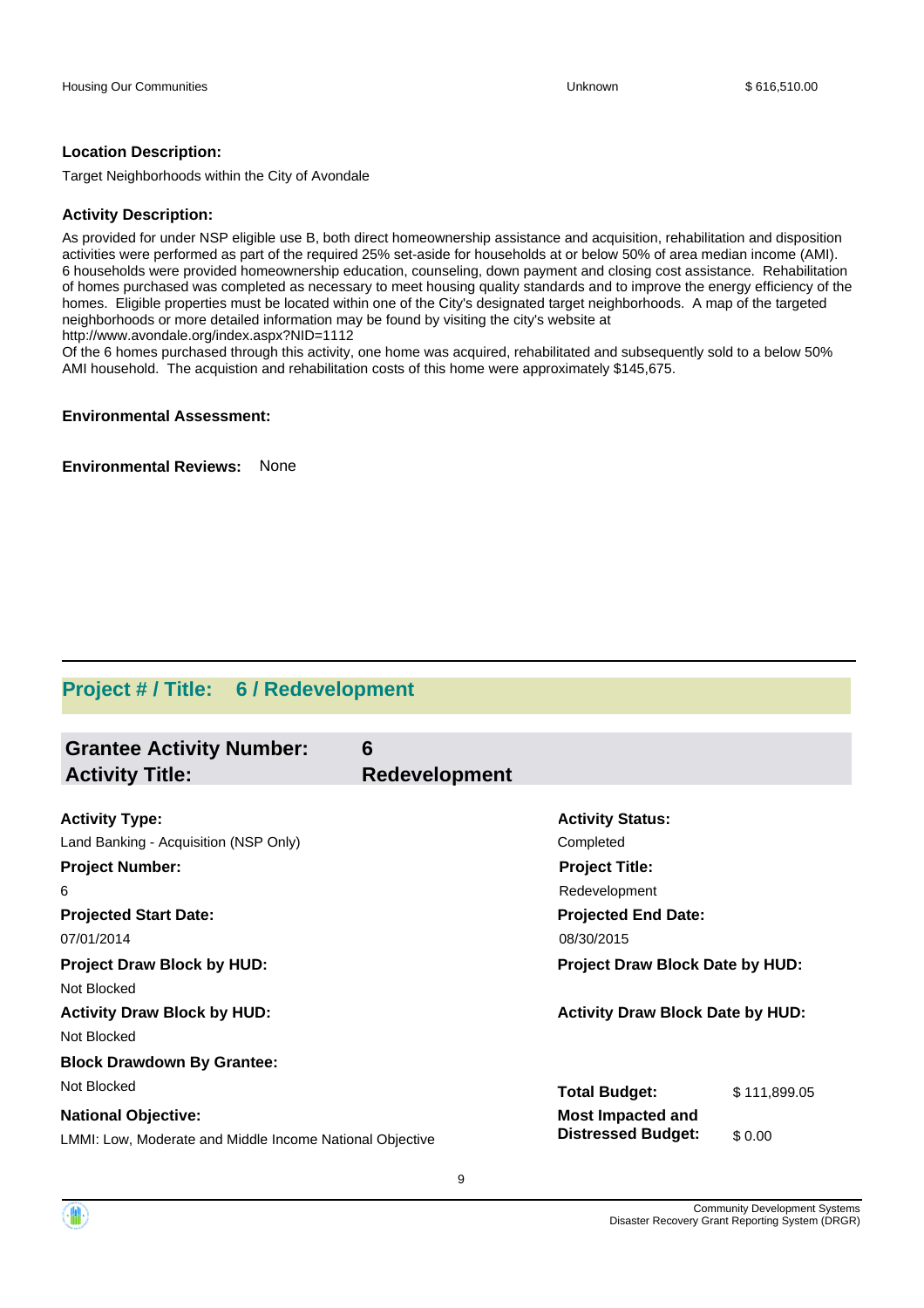| for NSP Only                                              |              |                                        |            |                        |
|-----------------------------------------------------------|--------------|----------------------------------------|------------|------------------------|
|                                                           |              | <b>Other Funds:</b>                    | \$0.00     |                        |
|                                                           |              | <b>Total Funds:</b>                    |            | \$111,899.05           |
| <b>Benefit Report Type:</b>                               |              |                                        |            |                        |
| Area Benefit (Census)                                     |              |                                        |            |                        |
| <b>Proposed Beneficiaries</b>                             | <b>Total</b> | Low                                    | <b>Mod</b> | Low/Mod%               |
| # of Persons                                              | 2000         | 1500                                   | 200        | 85.00                  |
| <b>Proposed Accomplishments</b>                           |              | <b>Total</b>                           |            |                        |
| # of Singlefamily Units                                   |              | 2                                      |            |                        |
| # of Housing Units                                        |              | 2                                      |            |                        |
| # of Properties                                           |              | 2                                      |            |                        |
| <b>LMI%:</b>                                              |              |                                        |            |                        |
| Activity is being carried out by Grantee:                 |              | Activity is being carried out through: |            |                        |
| No                                                        |              |                                        |            |                        |
| <b>Organization carrying out Activity:</b>                |              |                                        |            |                        |
| City of Avondale2                                         |              |                                        |            |                        |
| Proposed budgets for organizations carrying out Activity: |              |                                        |            |                        |
| <b>Responsible Organization</b>                           |              | <b>Organization Type</b>               |            | <b>Proposed Budget</b> |
|                                                           |              |                                        |            |                        |

|  | City of Avondale2 |  |
|--|-------------------|--|
|--|-------------------|--|

Local Government \$ 111,899.05

### **Location Description:**

300 Block of East Hill Drive in Historic Avondale.

### **Activity Description:**

Per attached HUD-approved proposals, the City will use recaptured NSP1 funds to supplement activities at the NSP3-funded Legacy Avondale project. NSP1 funds will be used for acquisition, demolition and relocation activities at two sites adjacent to the existing project site. An additional 2-4 single-family units will be constructed and sold to income-eligible homebuyers.

**Environmental Assessment:** COMPLETED

**Environmental Reviews:** None